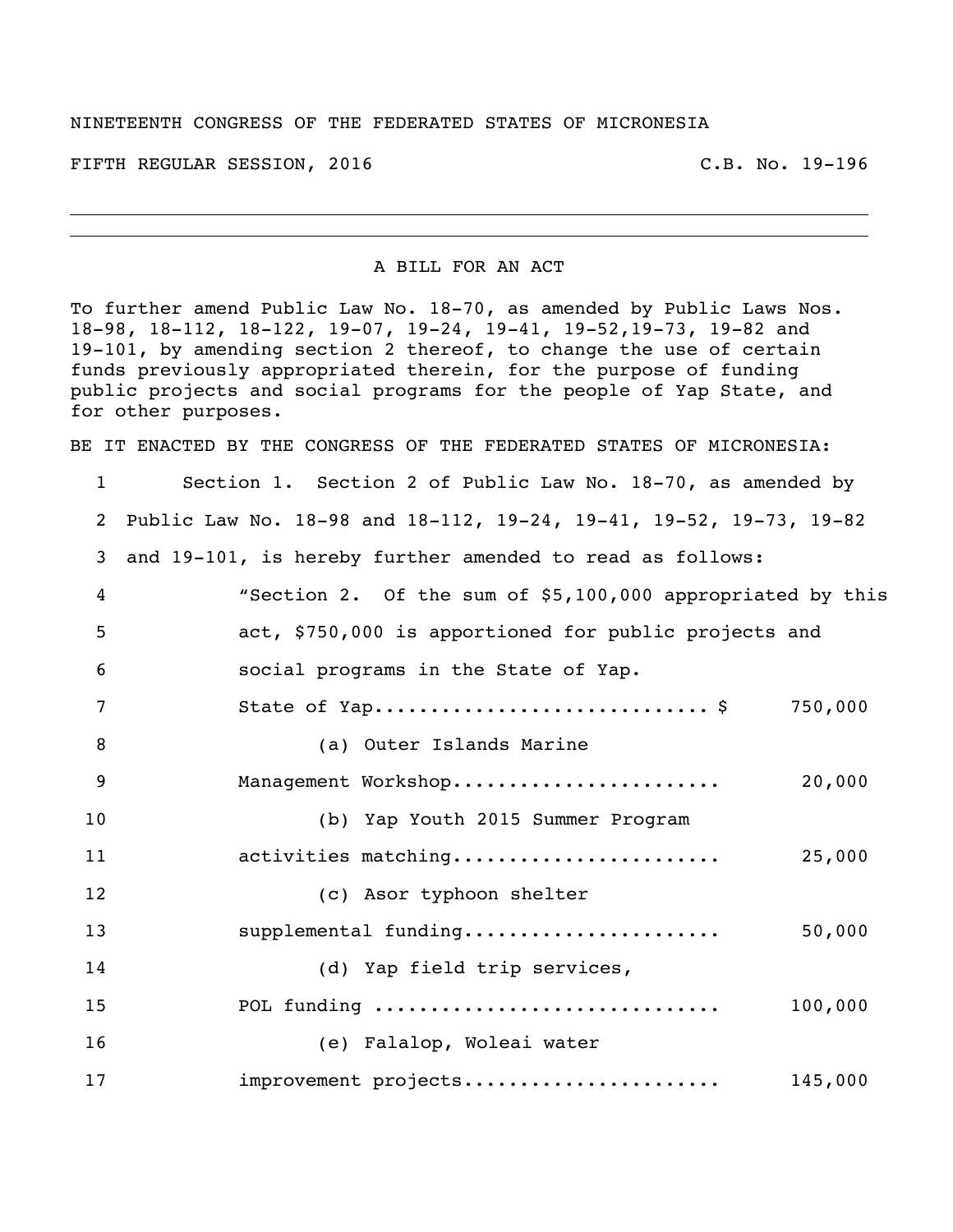| $\mathbf{1}$   | (f) Grants and subsidies - Yap                  |         |
|----------------|-------------------------------------------------|---------|
| $\overline{2}$ | medical referral [revolving fund] for uninsured |         |
| 3              | applicants supplemental\$                       | 100,000 |
| 4              | (g) Purchase of Yap transportation boat         | $-0-$   |
| 5              | (h) Yap Congressional Delegation                |         |
| 6              | Constituents Outreach and advocacy programs     | 130,000 |
| 7              | (i) Student financial assistance                |         |
| 8              | (Yapese students at COM-FSM)                    | 75,000  |
| 9              | (j) Technical assessment and evaluation         |         |
| 10             | of MS Hapilmohol                                | $-0-$   |
| 11             | (k) Woleai women association outboard           |         |
| 12             | motor and garden tools                          | 10,000  |
| 13             | (1) Falalop Ulithi airport                      |         |
| 14             | maintenance program                             | $-0-$   |
| 15             | (m) Fais airport maintenance program            | 5,290   |
| 16             | (n) Council of Tamol vehicle                    | 25,000  |
| 17             | (o) Tomil road maintenance                      | 30,000  |
| 18             | (p) Council of Tamol air                        |         |
| 19             | conditioners and windows                        | 3,794   |
| 20             | (q) Tegailap Island Community                   |         |
| 21             | Center water project                            | 10,000  |
| 22             | (r) Council of Tamol subsidy                    | 6,206   |
| 23             | (s) Waned Village Women Center                  |         |
| 24             | repairs/renovation                              | 14,710" |
| 25             |                                                 |         |

 $2 \times 2$